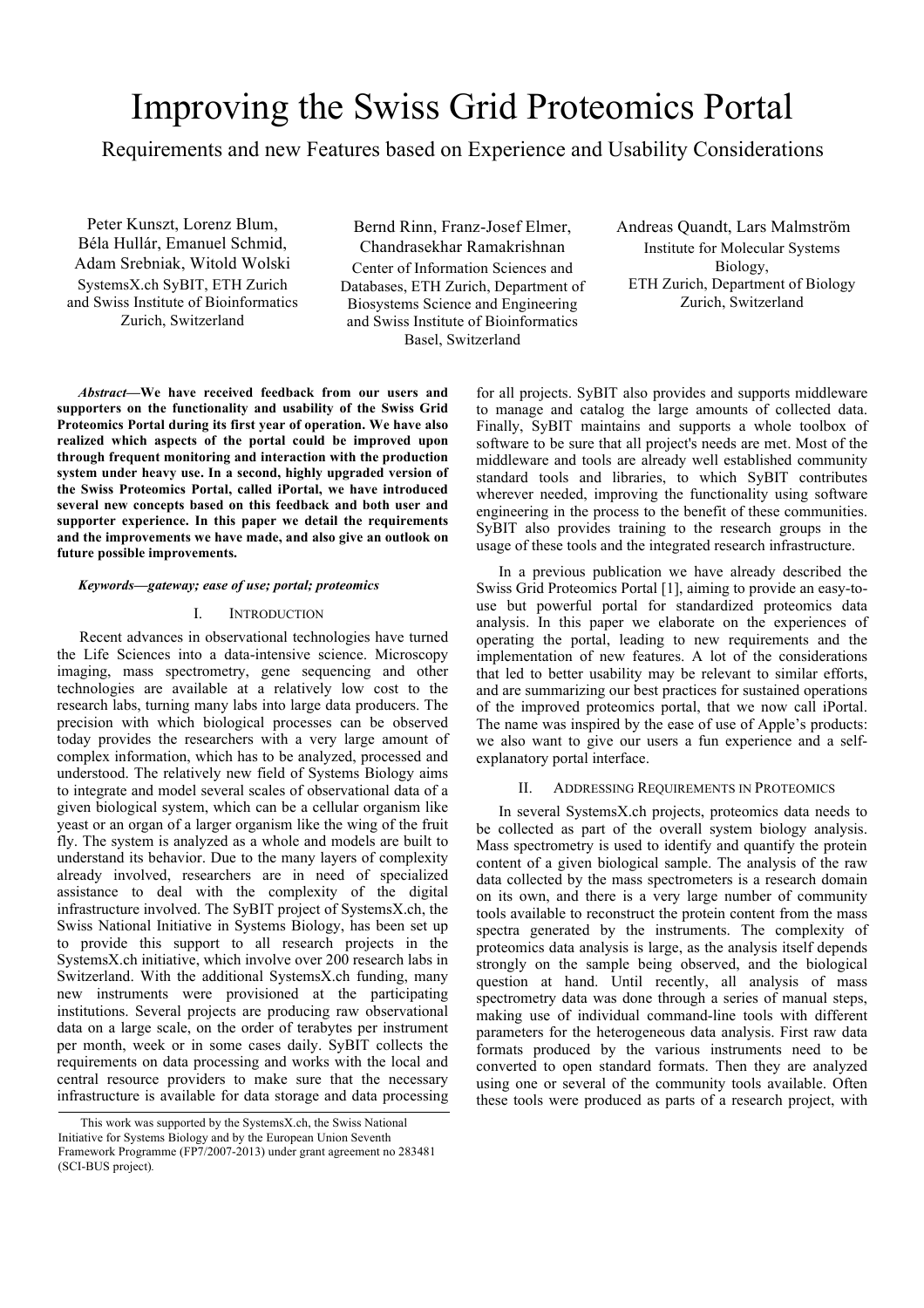poor adherence to standard data formats, so there is a lot of data transformation involved to assure that the output of one tool can serve as the input of another. Scripts and specialized workflows have been built by the researchers and bioinformaticians in proteomics to automate some of their steps, but these were often not kept track of, or had hardcoded elements for specific environments, people or projects, not really intended or suitable to be reused by others

In SyBIT we needed to address several issues to enable reusable, traceable proteomics analysis workflows for large amounts of proteomics data. First, we had to make sure that all raw data is well tracked and annotated for future reference. Data needs to be searchable based on criteria like project, observer, timestamp, biological context and other user-defined parameters. We had to also make sure that the raw data is stored such that it can be retrieved easily for analysis and also future re-analysis. For traceable, large-scale data management we are using the open biology information system openBIS [3], which we are continuously improving to support our communities. Second, we need to find a way to process the data using the various analysis tools available in the community. We need to be able to adapt and change the data processing pipelines while keeping track of the steps and parameters involved, to assure that the results are traceable and reproducible. For this purpose we have built the Swiss Grid Proteomics Portal [1], based on the P-GRADE grid portal system [2]. This first portal has been put to production in 2010.

# III. EXPERIENCE WITH THE FIRST PROTEOMICS PORTAL AND NEW REQUIREMENTS

We have made several observations and collected feedback from the users and the resource operators of the Swiss Proteomics Portal by interacting with the users, either in direct personal discussions or through email. We have presented the portal at several internal seminars and we have provided training in its usage. We have also collected all the requirements in our bug tracking system and have evaluated their relevance regularly in user meetings. The requirements are as follows:

- 1) Resource providers were not happy with the portal being operated under a single user name, not being able to distinguish who makes use of their resources, in our case the local HPC cluster managers. New users are required to sign the cluster usage policies and rules, and this did not occur through the portal.
- 2) The existing workflows did not have enough customizability for the end user. Also, setting of parameters was not straightforward.
- 3) Error tracing through the individual workflow steps was extremely difficult.
- 4) Running and rerunning the workflows was not intuitive for the user and it was not straightforward for an administrator to see what went wrong to be able help the user out in a short timeframe. Debugging took too much effort.
- 5) We also tried to use Grid Certificates, but too many users were not able to make use of them on their own.
- 6) There is a very large heterogeneity in input datasets that are needed for the protein identification workflows. It was very cumbersome and error-prone to select different input datasets.
- 7) Developers of completely new algorithms also need access to a portal-like infrastructure. This kind of easy deployment of high-turnaround custom workflows was not enabled with the first portal.

In the context of the EU FP7 SCI-BUS project we have upgraded the portal to the next-generation technology using Liferay portal technology and the gUSE/WS-PGRADE workflow managers [10,11]. By changing to a more modern, modular technology we could now start to address the issues observed by the users of the first portal, extending and improving the portal. We could formulate the following highlevel requirements based on the feedback above:

- 1) Authentication and authorization: Each user needs to use their cluster account, to be requested and signed for separately, adhering to local usage policy.
- 2) The individual workflows need to be configurable to a much higher degree, giving much more possibilities to customize the workflow.
- 3) Input and output management from and to the individual workflow nodes needs to be managed at a lower level. Error reporting and logging needs to be standardized for the workflow system to be able to cope with the various failure modes.
- 4) The usability and intuitiveness of the portal needs to be heavily improved. Researchers not intimately involved in data processing algorithms need to be guided through the process of selecting and configuring a workflow, associating their data with it and retreiving and registering their results. Workflows need to be categorized by research topic. Also Monitoring of running workflows needs to be simplified for the end-user, but an administrator should be able to dig down into the relevant logs in case of failures. Administrators need to see the logs of all running workflows to be able to invoke procedures to rescue failed jobs also through the portal.
- 5) If Grid Certificates are used, they should be invisible to the user.
- 6) UniProt, SwissProt reference datasets used in protein identification workflows often need to be extended with specific proteins being searched in a given experiment. These reference datasets need to be easily managed and selected for identification workflows by the user.
- 7) Workflow algorithm developers need either a pluggable architecture to modify existing workflow nodes easily or a mechanism to submit workflows outside of the interactive portal.

# IV. IMPLEMENTATION OF THE REQUIREMENTS

For all of the requirements above we have implemented modules or extensions to the Proteomics Portal. We are calling the new Liferay/gUse/WS-PGRADE-based portal including all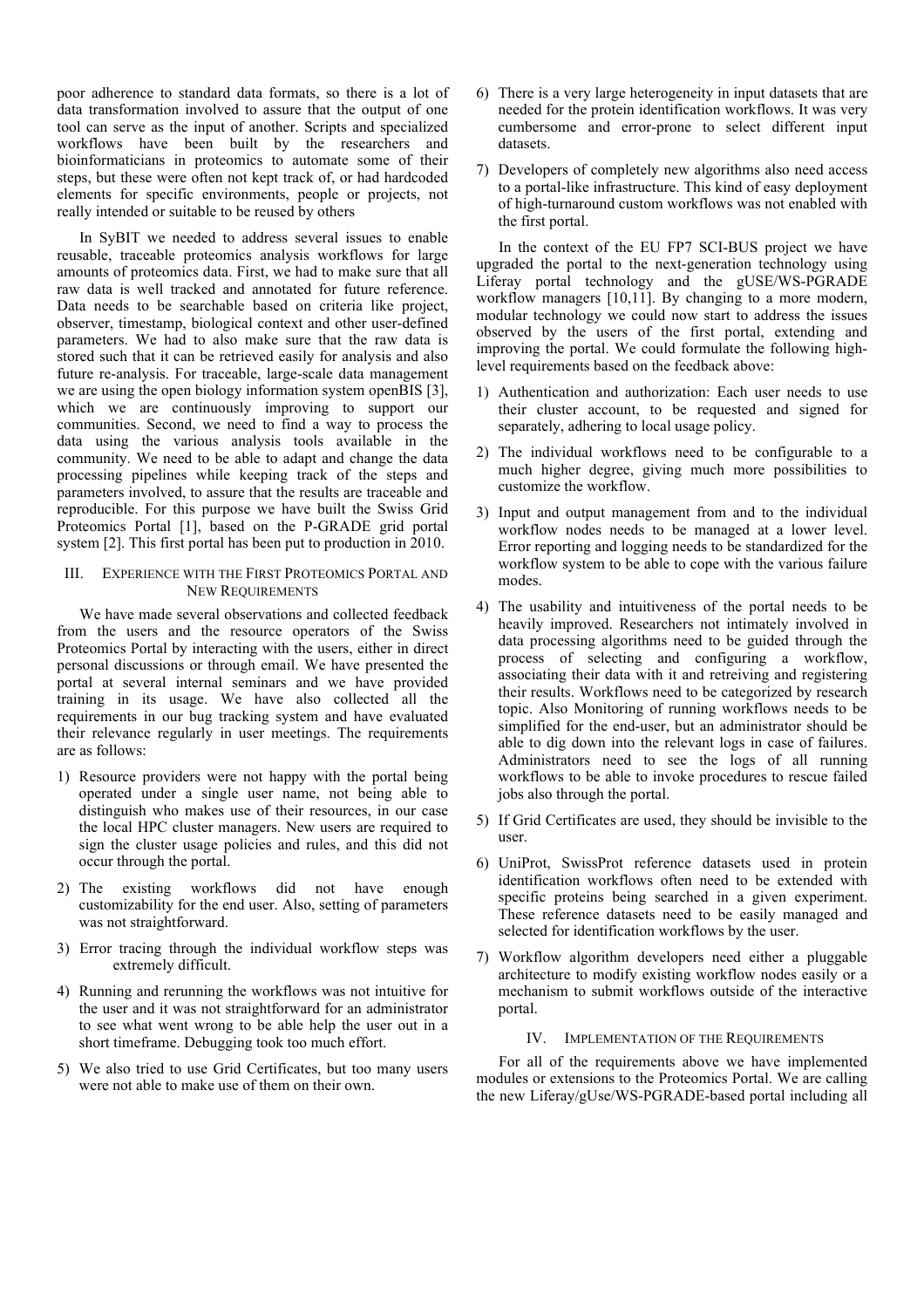these extensions *iPortal* to distinguish it from the previous P-GRADE based Swiss Grid Proteomics Portal versions.

# *A. Integrating with Cluster Authorization*

The first requirement is to make use of individual user accounts on the local cluster. Having individual user accounts was the requirement of the cluster operators at the ETH Zurich. Each user has to request an account on the local Brutus cluster through the usual means, by filling out a web form and agreeing to the terms of use. We have built a portlet into iPortal that comes into play whenever a new user is registered. This portlet is activated at first time log-in of a new user.

For each user, we create a new openssl secure publicprivate keypair. We store the private key in the secure portal database. At the first-time login, the user is asked to log into the cluster (a popup window asks him or her to enter their cluster username and password), and a session is established to their cluster user account. The portal copies the new public key into their ssl directory as a new authorized user. Also, a new configuration file is added that will be sourced whenever the portal is submitting jobs on the user's behalf by making use of their account.

From now on, the interaction with the cluster is always through the individual user's accounts. Of course, the iPortal users need to apply for and receive a cluster account before being able to register for the iPortal. The popup window requesting their cluster account credentials informs them of this fact and provides the link to the cluster registration page. Through this mechanism we can completely fulfill the requirement for cluster registration and running cluster jobs using the individual user accounts. We are in close collaboration with the cluster administrators to make sure that our security mechanisms are trusted and adhere to their policies.

## *B. Using Grid Certificates*

We have implemented a mechanism to make use of Grid Certificates based on SAML assertions in a previous project called GridCertLib [4]. It can create a proper  $X.509$  certificate based on the user's AAI login, which is available to all researchers in Switzerland based on the SWITCH-AAI countrywide service [5]. This would fulfill requirement 5), that the users do not need to deal with Grid Certificates when submitting to distributed infrastructures.

However, the GridCertLib implementation relies on the delegation feature of Shibboleth, which is a new feature and not yet available on the current infrastructure. All SWITCH-AAI enabled institutions would need to upgrade their identity provider service and would need to configure this service accordingly. This has proven to be an insurmountable administrative hurdle for the past 2 years, unfortunately. As elegant as this solution is, it is not usable in practice. In the production Swiss Proteomics Portal, the users are therefore still expected to upload their proxy certificates to a myproxy server outside of the portal if they want to make use of Grid resources.

We are now exploring other technologies that could be used also in the context of cloud infrastructures, but they are not mature enough yet. So this requirement is, unfortunately, still not met.

## *C. The Workflow Wizard*

The main change to the way the Swiss Grid Portal is now perceived by the end-user was the introduction of the Workflow Wizard in the iPortal. This has been implemented as another Liferay portlet. The users can select the Workflow Wizard as one of the top level tabs on the main page of the portal. The Workflow Wizard guides the user through a series of steps:

1) *Workflow type selection*. The first step is to select the type of workflow that the user wants to run. Currently there are two workflow types, search and quantification. The search workflow implements several flavors of the trans proteomic pipeline [6,7], that is used to identify the peptides and proteins in the raw data as received from the mass spectrometers in a proteomics experiment. The quantification workflows make use of the result of a search workflow and additional information based on historical reference data, to quantify the abundance of the proteins with respect to one another in a given sample. Also here there are several workflows that can be selected based on the type of experiment and the type of sample being

| . Workflow Wizard     |                                                                                           |                   |                          |               |  |  |  |  |
|-----------------------|-------------------------------------------------------------------------------------------|-------------------|--------------------------|---------------|--|--|--|--|
| Process Status:       | 0%                                                                                        |                   |                          |               |  |  |  |  |
| 1. WorkflowType       | 2. WorkflowSelection                                                                      | 3. Data Selection | <b>4. Parameter Sets</b> | 5. Submission |  |  |  |  |
|                       | Step 1: Select the workflow type                                                          |                   |                          |               |  |  |  |  |
|                       |                                                                                           |                   |                          |               |  |  |  |  |
|                       | Choose<br><b>SEARCH</b><br>TPP: Identify peptides/proteins via shotgun mass spectrometry. |                   |                          |               |  |  |  |  |
| <b>QUANTIFICATION</b> | Choose                                                                                    |                   |                          |               |  |  |  |  |
|                       |                                                                                           |                   |                          |               |  |  |  |  |

analyzed. The picture below shows this first step as shown in the iPortal.

- 2) The second step selects the actual workflow of the given type. Each workflow comes with a name and a oneparagraph description, with a link to further information and detailed workflow description in the project wiki pages. All of these workflows have been created and tested by workflow developers, by making use of the gUse workflow editor. Now the regular users do not need to interact with this editor anymore but are given the choice among many predefined workflows. The user can choose one of the workflows by clicking on the corresponding 'choose' button.
- 3) The third step is the selection of the data that needs to be analyzed with the workflow. Depending what workflow was chosen, the user is given the right type of data that he or she has access to, presented in a table format. This list is generated on the fly by submitting a query to the openBIS information system [3], where all the data are indexed and annotated with the relevant metadata. Users only see their own datasets or data they have been given access to by others.

We have decided to use openBIS as the data management hub for all of the proteomics data already for the first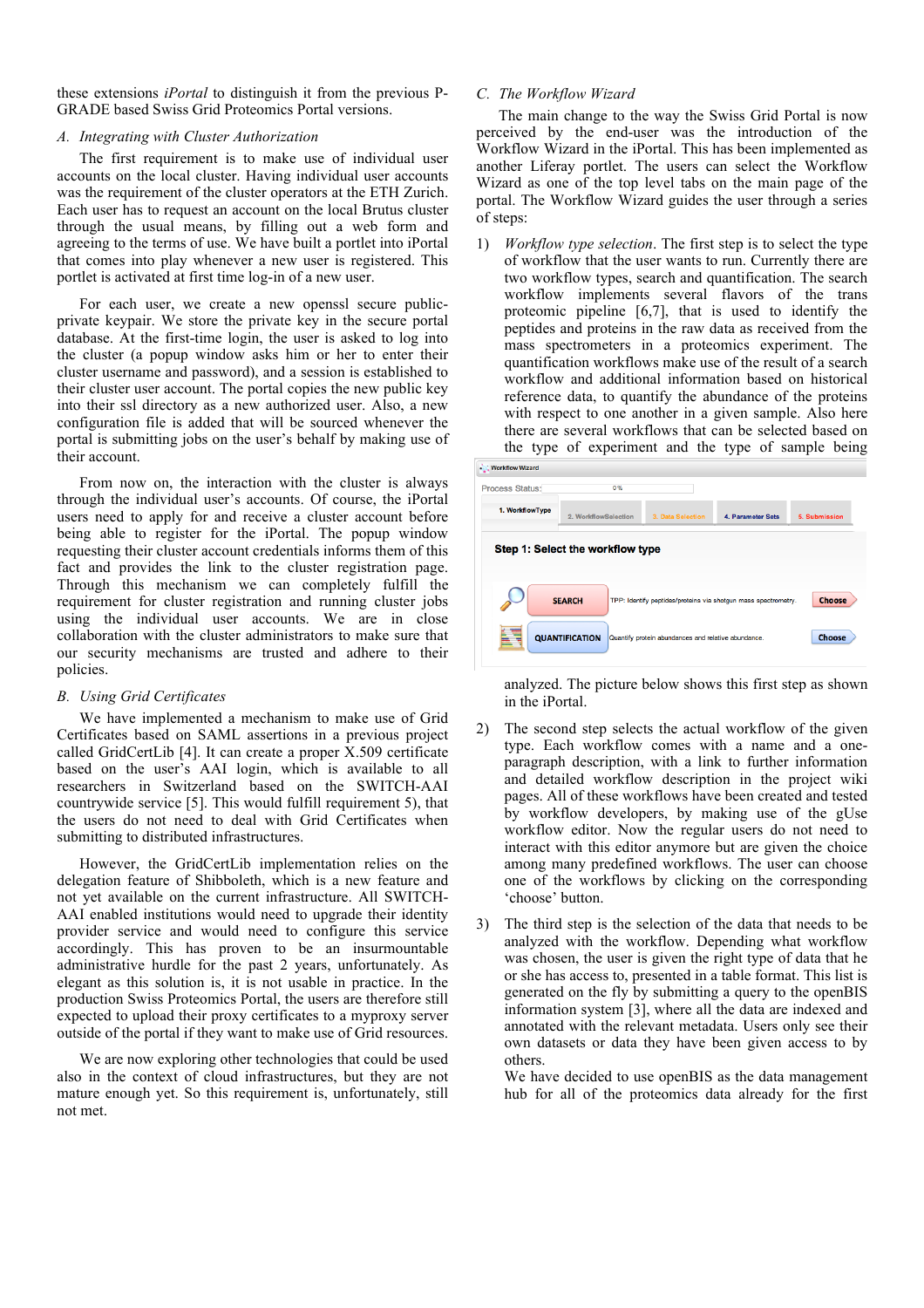version of the Swiss Proteomics Portal. Data that is being generated at the mass spectrometers is automatically 'uploaded' into openBIS: a monitoring process checks the contents of the directory into which new datasets are generated, scans these for automatically available metadata, registers the new data in the openBIS database and moves the data files to the central data store from where they can be made available to the data consumers. These can be processing steps as part of a workflow by making use of the rich openBIS API or it can be accessed interactively by the user over the web interface or directly using the APIs, for example in Matlab.

The data registration is highly configurable: a python script can be customized to extract the available metadata from the raw data and to register it in openBIS. For the researchers it is very convenient to see their newest mass

| Process Status:                                     |                                                | 40%                   |                                                        |                   |                                                         |                             |                                      |  |
|-----------------------------------------------------|------------------------------------------------|-----------------------|--------------------------------------------------------|-------------------|---------------------------------------------------------|-----------------------------|--------------------------------------|--|
| 1. WorkflowType<br>Quantification                   | 2. WorldflowSelection<br><b>LFQ-Compatible</b> | 3. Data Selection     |                                                        | 4. Parameter Sets |                                                         | 5. Submission               |                                      |  |
| <b>Step 3: Select the Data</b>                      |                                                |                       |                                                        |                   |                                                         | Choose                      |                                      |  |
| <b>DDB</b>                                          | <b>SEARCHES</b>                                |                       | E20130319 204112 150472 0                              |                   | dobbe 287774 saurus 30ppm                               |                             | 2013/03/19 22:13                     |  |
| <b>DDB</b>                                          | <b>SEARCHES</b>                                | E288283               |                                                        |                   | In swabs frac vs168                                     |                             | 2013/03/19 11:43                     |  |
| nnn                                                 | <b>SEARCHES</b>                                |                       | E20130315 115630 788845 0                              |                   | sandra 14 biggest pmw no myri                           |                             | 2013/03/15 12:42                     |  |
| <b>DDB</b>                                          | <b>SEARCHES</b>                                |                       | E20130315 115529 822747 0<br>E20130315 115857 004831 0 |                   | sandra 14 big pmw no myri<br>sandra 14 06 pmw no myri   |                             | 2013/03/15 12:40                     |  |
| <b>DDB</b>                                          | <b>SEARCHES</b>                                |                       |                                                        |                   |                                                         |                             | 2013/03/15 12:30                     |  |
| DOB                                                 | <b>SEARCHES</b>                                |                       | E20130314_132125_686661_0                              |                   | first, 8. files_from_sandra_check_injection_vol_no_myri |                             | 2013/03/15 10:03                     |  |
| DpenBIS dataset selection:<br><b>BIO EXPERIMENT</b> | Settings<br>CENTROIDED                         | Refresh<br>Select All | <b>Clear Selection</b><br>FILE NAME                    |                   | <b>REGISTRATION DATE-</b>                               |                             | 9 flies are selected.<br>SAMPLE CODE |  |
|                                                     |                                                |                       |                                                        |                   |                                                         |                             |                                      |  |
| E298215                                             | <b>Talsa</b>                                   |                       | 130308 Lota Q99116-Medun3.mzXML                        |                   | 2013/03/24 13:06                                        | 130306 LOTTA Q99YH6-MEDIUM3 |                                      |  |
| <b>E200215</b>                                      | false                                          |                       | 130308 Lotal Q99116HMedium2.maXML                      |                   | 2013/03/24 13:02                                        | 130308 LOTTA G99YH6-MEDIUM2 |                                      |  |
| E288215                                             | <b>Falley</b>                                  |                       | 130308 Lotal Q991158+Medium1.mzXML                     |                   | 2013/03/24 12:58                                        | 130308 LOTTA Q99YH8-MEDIUM1 |                                      |  |
| E288215                                             | <b>Fadeus</b>                                  |                       | 130306 Lotta Q9A170+Medium3.mz304L                     |                   | 2013/03/24 12:54                                        | 130306 LOTTA GSA170-MEDIUM3 |                                      |  |
|                                                     | Talton                                         |                       | 130306_Lotta Q9A170+Medium2.mz304L                     |                   | 2013/03/24 12:50                                        | 130308 LOTTA Q9A170-MEDIUM2 |                                      |  |
| <b>E288215</b>                                      |                                                |                       | 130306 Lots QSA170+Medium1.mz30AL                      |                   | 2013/03/24 12:45<br>130308 LOTTA Q9A170-MEDIUM1         |                             |                                      |  |
| <b>E29821S</b>                                      | false                                          |                       |                                                        |                   | 2013/03/24 12:41<br>130308 LOTTA MEDIUM3                |                             |                                      |  |
| <b>P288215</b>                                      | faten                                          |                       | 130308 Lotta Medium3.mz30AL                            |                   |                                                         |                             |                                      |  |
| E268215                                             | false                                          |                       | 130306 Lots Medium2 ms/0/L                             |                   | 2013/03/24 12:36                                        | 130308 LOTTA MEDIUM2        |                                      |  |

spectrometry run already cataloged and available soon after their sample has been processed by the instrument. Users interact with openBIS through its web interface where they can browse and access the data. We have consciously decided to keep the data management interface separate from the processing interface over iPortal, in order not to overload either one. Depending on what kind of workflow was chosen, the data selection can be a two-step process. In the case of quantification workflows for example, first an experiment context needs to be chosen, then the datasets from within that experiment can be specified which should be analyzed with the given workflow. The next picture shows this data selection step.

4) The fourth step is the parameterization of the workflow. Each workflow comes with a number of predefined parameterizations, provided by the workflow developers, that are suitable for a various workflow usage scenarios. The users can create their own parameterization by unhiding the detailed parameter settings. They can then save their own parameter sets under a new name, which can be used for future workflow parameterizations. These parameterizations may also be shared among users. For search workflows, the parameterization step also includes the selection of the input database (see BioDB section below).

5) Finally, the workflow is ready for submission. The user receives an overview of the workflow to quickly check that everything is in order or whether changes need to be made, in which case the 'back to previous step' link can be used to go back to the corresponding step to change the settings. If the workflow and its configuration are found to be correct, the workflow can be submitted by clicking on the 'submit' button. The wizard makes use of the gUSE Application Specific Module (ASM) interface to select and execute the predefined workflows through gUSE.

Once a workflow was successfully submitted, the workflow wizard asks the user whether another workflow should be created with identical settings of the current workflow. This was one of the requests we have received from the users, often they want to submit the same workflow several times but with different datasets, and this helps them to do so more quickly as they only need to select the dataset, all the other settings are remembered by the wizard and are provided as default settings for the next session. The Workflow Wizard was a very large improvement in terms of usability for our users, and has improved the acceptance of the iPortal. We are continuously extending the wizard with new workflows and are planning also new types of workflows.

The Workflow Wizard addresses requirement 2), ie. the request for more customization possibilities in the workflow. In step 4, especially with the ability to store custom parameter sets, users can adjust every parameter of the workflow. Together with the new monitoring portlet described below, the very important usability requirement 4) has been addressed as well to a large degree.

# *D. Improved Monitoring*

The workflow monitoring page as provided by WS-PGRADE has been perceived as very overloaded by many of the proteomics portal users, and we have also experienced firsthand that many users simply did not find the information they were looking for. We have therefore decided to make use of the gUSE ASM interface again to provide a more intuitive view on the current state of the user's workflows by implementing a monitoring portlet. It can be accessed through another main tab on the portal at any time. In the initial view, the users see a list of their workflows in a simple table, color coded whether they are running, completed successfully or aborted with an error. Clicking on the one of the workflow lines will open a second table below the first one, where the users get a detailed list of all job types (workflow nodes) in the given workflow, with an indication of success or failure on this level. Again the user can click on one of these items to get access to the detailed logs of that particular node of the workflow. Usually one is most interested in the node that shows warnings or errors. The detailed log view opens three new panes on the page, displaying the standard output, the standard error and the gUSE logs of the job. There are only very rare cases when this view is not sufficient to understand why a certain failure has occurred.

However, as mentioned in the requirements, we have realized early on that many users cannot extract the necessary information from the logs to understand why a particular workflow has failed, simply because they do not know what to look for. Very often a user needs a supporter to help them to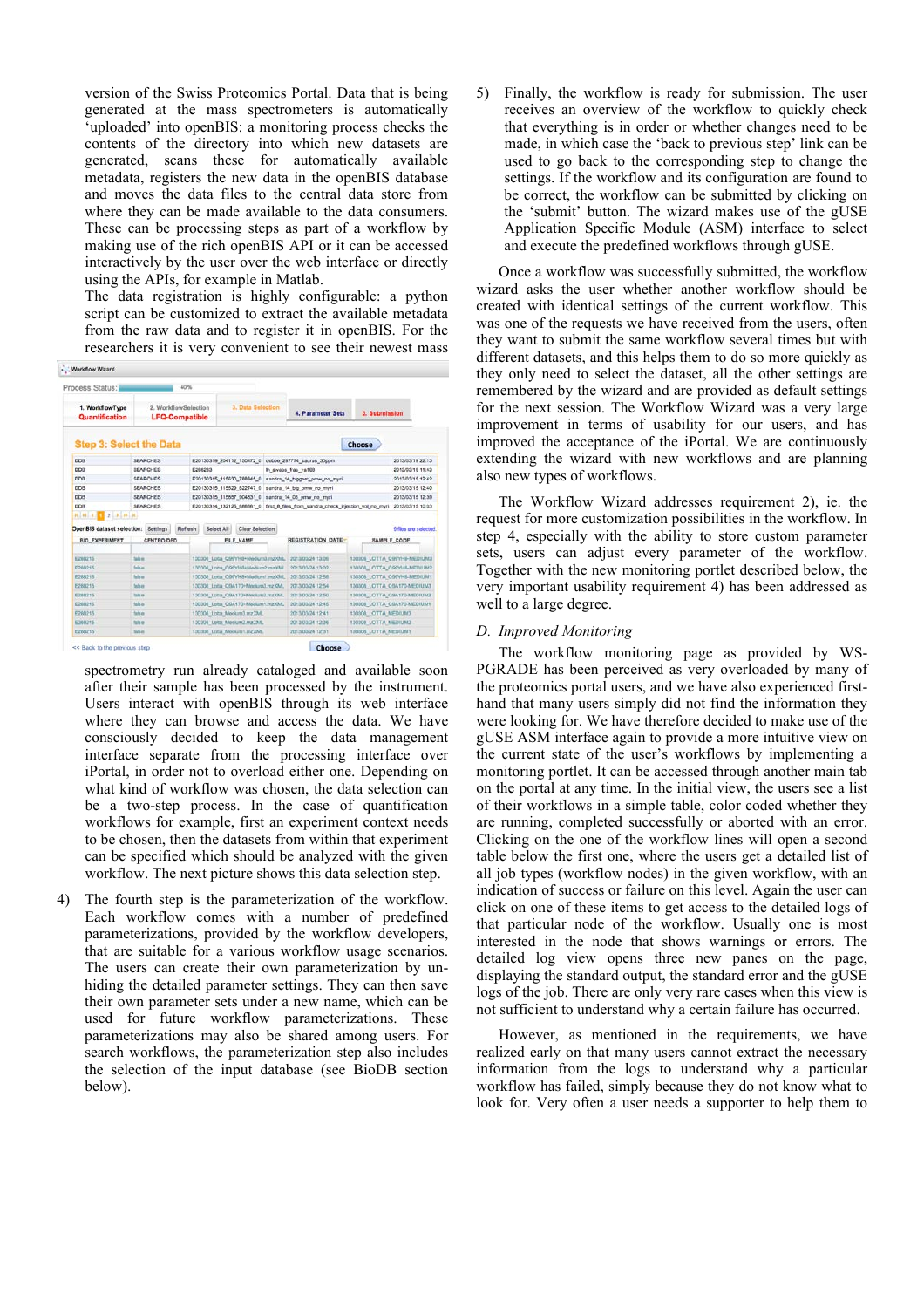browse the logs and to understand the root cause of the problem. The reason for a failed workflow is often just a random cluster node failure or data access issue, or a job that ran out of time or memory for some reason unrelated to the job itself. More rarely we see wrong parametrizations, erroneous datasets or input data selections. In the case of cluster failures, we have started to build in automatic resubmissions and retries, which are very common in such environments. Another addition we made is a 'monitoring administrator' role, which can be assigned to supporters. With such a role, a supporter not only monitors his own workflows, but the workflows of all users in the portal. If workflows of a user fail, a monitoring administrator can check the logs of that user within his own monitoring view and take action to rescue the failed workflows directly. This way the users often do not even realize that something went wrong and also the supporters do not need to spend a lot of time trying to understand the issues over email indirectly. For failures that involve user error (like selecting wrong parameters) the users of course are being contacted directly. This mode of operation is much appreciated by the user community, and allows for a tight interaction between the supporters and the users.

# *E. Workflow Node Wrapping*

The proteomics workflows are making use of many open source tools. All of them have different ways of managing input and output files and they also are not standardized on how they report successful processing or errors. Some return with a nonzero error code, others write messages into standard output, standard error, or into specific log files. We have to parse these outputs, validate them for correctness and scan for errors. Additionally, at each step there are output files in a workflow node that usually serve as input to the next node. Often these need some conversion and validation into the suitable format for the next step.

We can simplify the error parsing and error processing as well as the complexity of the workflows by wrapping each executable serving as a workflow node with a python script that standardizes their behavior. Our wrapper, called *applicake*, implements the following new behavior for the workflow nodes:

- Each node has only one input file and only one output file. The output of the previous node serves as the single input file of the next node.
- These files contain only metadata, ie. a set of keyvalue pairs, describing the properties of the previous and current workflow nodes, their actual input parameters and data files. Currently, this is implemented as a MS-Windows-like '*ini'* properties file, containing the relevant key value pairs grouped into sections.
- The nodes only extend the previous *ini* file, they do not remove data, leaving a trace of the whole workflow process.
- The nodes all validate their input and output and are exiting with standardized error codes or warnings.
- All messages and errors are written to configurable log files or the standard output and standard error.
- The error messages themselves are standardized and allow for automated error management in the future.
- The *ini* files can be stored with the result of the workflow for future reference, allowing for the complete tracking of the workflow for future reference.

Using *applicake* wrappers [8], the gUSE workflow now only needs to be configured with a single input and a single output port, specifying the configuration file of the wrapper. This simplifies also the construction of the workflows in the gUSE workflow editor, and allows for the collection of all relevant messages in the standard output, standard error and gUSE log files as displayed in the monitoring portlet.

With *applicake*, we are addressing requirement 3) to a large extent. *Applicake* needs to be extended continuously, as new workflows are being implemented with new node types, ie. with executables that have not been wrapped yet with a validator and using the *ini* file managing input-output data. This seems like additional work at first, but it is worth the effort as it provides us with traceability as well as with unified validation and error handling and a better possibility for testing.

# *F. BioDB*

For the proteomics search workflows, reference data has to be available for the identification algorithms. The reference datasets are usually a subset of the publicly available UniProt/SwissProt database, but there are also other custom reference datasets. These data need to be made available to the search workflow jobs on the execution machines, but they are quite large and therefore it makes sense to pre-stage them to a well-defined location for read-only access.

The reference data is usually 'enriched' with special proteins of interest to the given experiment, with contaminants (like keratin, often found in human skin or hair that is often found as contamination in the observed sample) and with socalled decoy proteins, ie. protein sequences that do not exist in nature, which are later used to estimate false discovery rates [21]. There are several algorithms available to build decoy proteins, one of the popular ones is to simply reverse the order of amino acids the sequence of an existing protein, as this will provide decoys with identical overall mass to real proteins.

In the case of UniProt, there is also a new release every month that needs to be downloaded from the UniProt Knowledgebase server. We need to keep track of the different versions of the UniProt datasets to be able to reproduce previous results, or for larger experimental projects that would be too expensive to re-search every time a new UniProt version is available.

Since every search workflow is run on different samples, very often specific reference datasets need to be constructed for the corresponding organisms, contaminants and the most suitable decoy algorithm. So we end up with a large number of flavors for the UniProt knowledgebase. We have realized early on that we need to provide an easy-to-use mechanism for users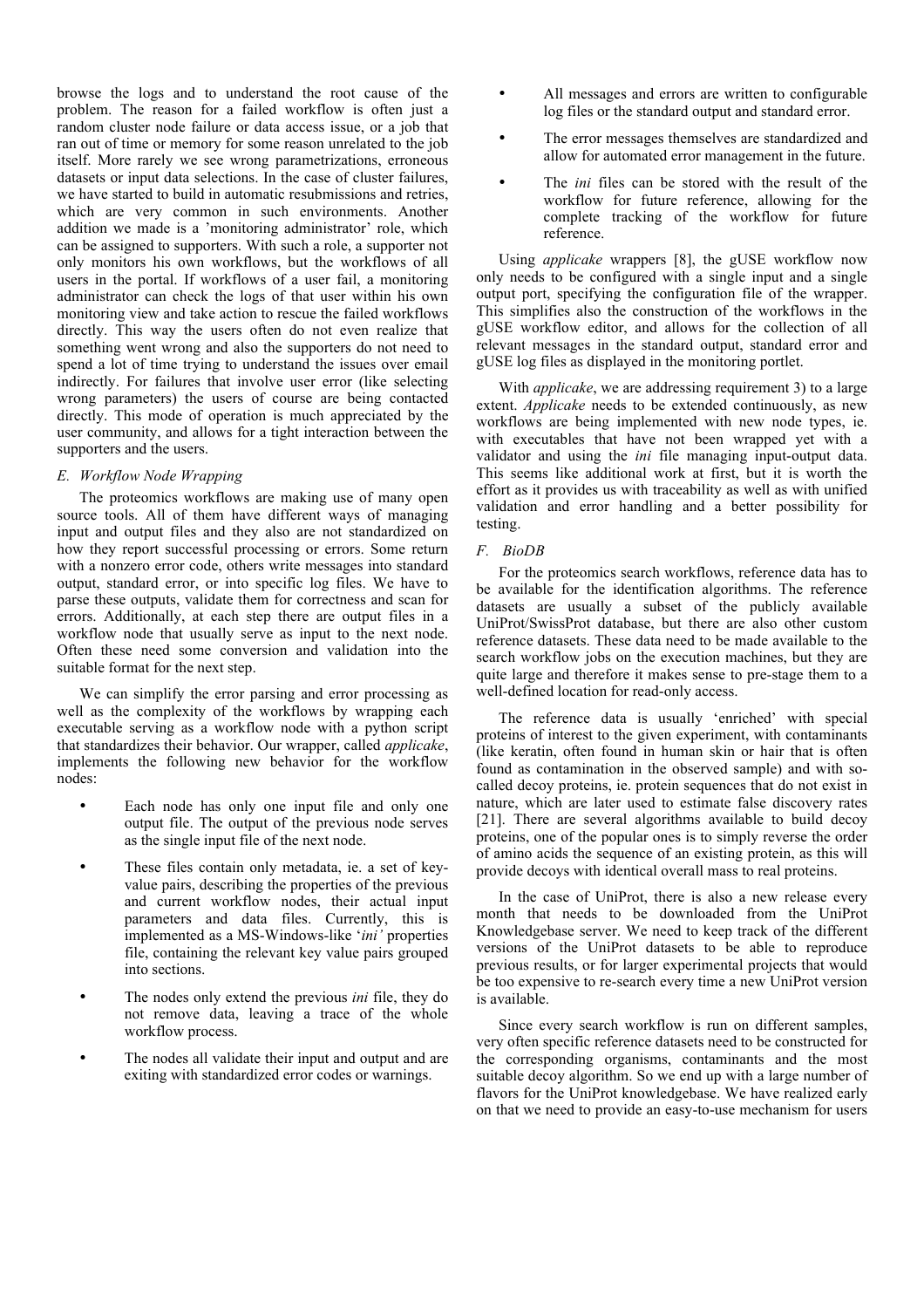to select their reference dataset in their workflow. Currently this is implemented as a drop-down list in step 4 of the Workflow Wizard.

We provide an automated tool we call *BioDB* to regularly download the UniProt Knowledgebase, provide a versioning based on the date of the download, and to enrich it with a default set of contaminants and decoys, splitting it by the most commonly used organisms in the iPortal.

The *BioDB* has four components: a download agent that fetches the original data from the public data providers, a publication agent that makes the enriched dataset available, a subscriber agent that downloads and installs the data on the local resource and finally a central registry that keeps track of all publishers and subscribers. We are running a *BioDB* subscriber agent on the ETH Brutus cluster to assure that all datasets are available on the cluster scratch filesystem in a well-known location so that all search jobs can just access the right reference dataset based on the user's selection (which is kept in the *ini* file provided through *applicake*). The users can run providers on their own custom dataset and register it in the system. Such a design assures that *BioDB* is an independent module that simply makes the necessary datasets available at the right resource without any intervention from the user. With BioDB we address requirement 6).

# *G. Workflow Development using Ruffus*

The final requirement was to allow workflow developers to run workflows in a pluggable manner, also outside of the portal. By making use of *applicake* and the Python Ruffus package [9], workflow developers can quickly test their workflows locally or directly on the cluster. Ruffus is a lightweight workflow library that can deal with dependencies, parallelism and also provides some error handling. Once a workflow has been sufficiently tested with Ruffus, it is very straightforward to build a gUSE workflow. In fact, the developer of the original Ruffus workflow can usually hand over the code to a gUSE expert who has no difficulty to turn it into a proper gUSE workflow. Ruffus is also very useful for automated regression testing of the *applicake* nodes.

With Ruffus we address the final requirement 7) to a sufficient degree. Ruffus cannot be used for more complex workflows, but it is very adequate for the testing of new ideas and quick prototyping, as well as for automated testing.

We are operating three portals, the production iPortal, a development portal and a testing portal. New workflows, new functionality and capabilities can be easily installed and operated on the development and the testing portal. Also endusers can log in and make use of new functionality when the developers work together with the end-users to build workflows for new projects. Once development has finished and sufficiently tested, the new items can be deployed on the production server.

### V. SUMMARY AND FUTURE WORK

The new iPortal is addressing several requirements that we have collected by interacting with the users, the workflow developers and also the experts operating the initial Swiss Proteomics Portal. By moving to a modern technology

(Liferay, gUSE and WS-PGRADE from GridSphere and P-GRADE), we could make use of a modular architecture to improve existing components and interfaces and to implement several new parts at all layers of the portal.

For the end-user we have created a workflow wizard where the user can select from several predefined workflows, but with the capability to customize in detail all parameters of the workflow, and to store and share parameter sets. For the supporters and portal administrators it was essential to see the monitoring information of all users so that they can quickly understand and fix problems, even before the users themselves realize them. For this, we have also introduced a node wrapper framework to homogenize node input-output management, for result validation and to unify error messages. Now the users receive better support and more meaningful error messages.

Finally, for the developers of new algorithms and workflows, we have also provided new ways for quick prototyping and made the porting of workflows straightforward to the production portal.

For future work, we can improve further on all aspects mentioned above. In terms of security, we need to find new ways to enable federated identity management frameworks, as currently we are still using certificates to access distributed grid resources. We also want to be able to access public cloud infrastructures through the gUSE DCI-Bridge interfaces as provided through the SCI-BUS project. In the Wizard we are continuously improving the intuitiveness based on user feedback, changing the look and feel of the wizard in the process.

In BioDB, we need to improve the management of the personal datasets that vary from user to user, as now the list of BioDB databases has grown too long. In the applicake framework we are looking to replace the *ini* files with the common tool description (CTD) format developed by the OpenMS team [16]. This would enable us also to make use of KNIME [17] instead of Ruffus for workflow development and testing.

### VI. RELATED WORK

The Swiss Grid Proteomics Portal was itself based on the more experimental Swiss Protein Identification Toolbox swissPIT [12.13]. For proteomics analysis, there are several commercial (like Mascot [14]) and open source (like Corra [15]) resources available, where users can upload and process data. Our portal differs from these as it allows for more automation and parallelism, with the ability to process much more data simultaneously since there is much less user interaction involved. We also keep track of how the analysis was conducted, keeping all parameters and settings of the workflows for further reference.

In the SCI-BUS project there are many portals being built or extended using the same technology we use, like the MosGrid molecular life science portal [18]. Another very popular and easy to use gateway is Galaxy [19], which can easily be extended with bioinformatics tools, but is also not geared towards large-scale analysis. Galaxy however already has a cloud binding called CloudMan [20] that allows the usage of Amazon for the processing of certain workloads.